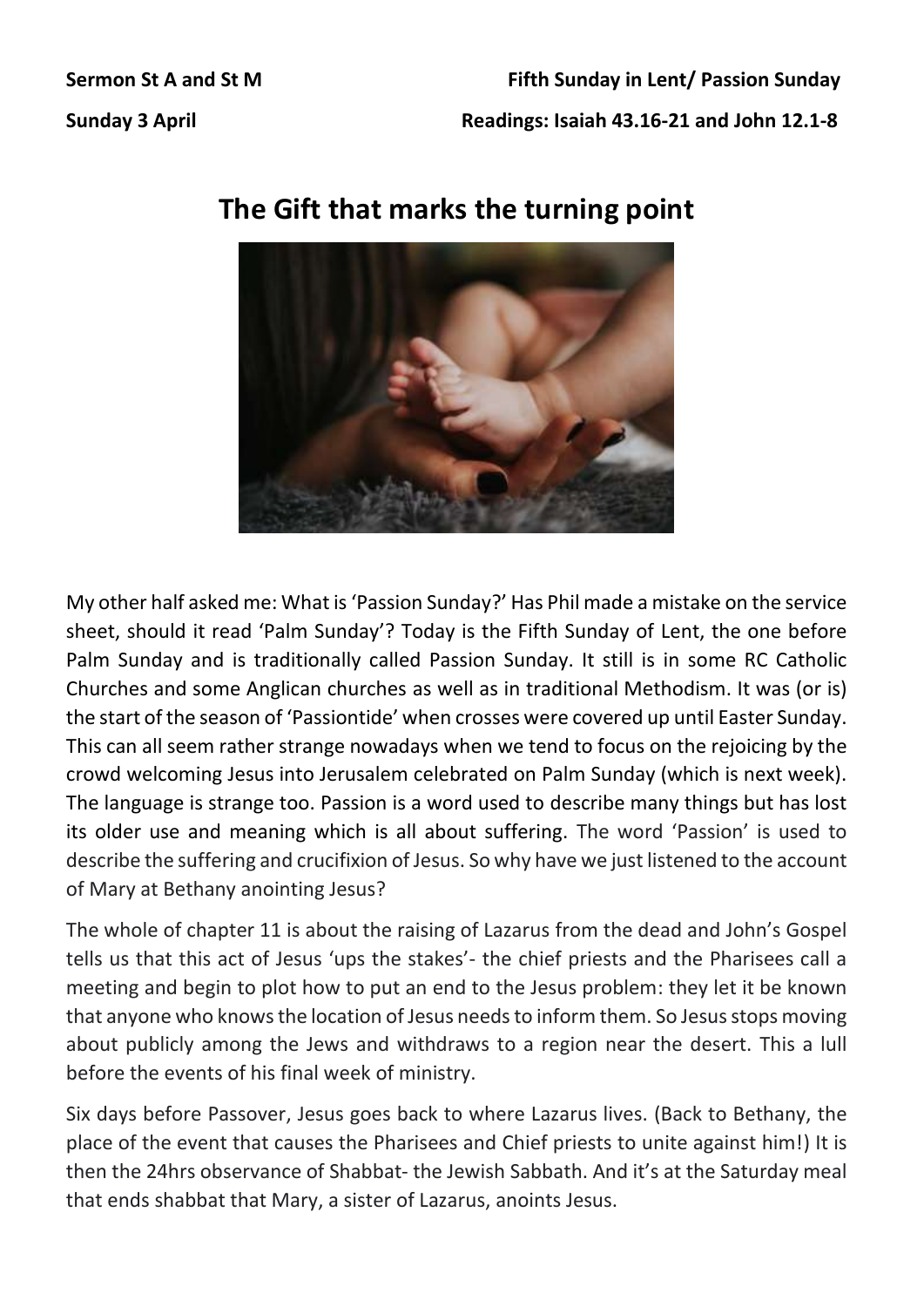The meal has begun- Martha, Mary's sister is serving. They are 'at table' but this a low table and people are reclining. The people eating at the table are male. Mary interrupts the proceedings; her actions draw everybody's attention. She is in full sight of all the company. She uses pure nard- very expensive oil and generously anoints his feet- (and/ or his head in other Gospels). The aroma fills the house and is all pervading – it is breathed in by all and takes their senses by surprise. Mary kneels on the floor and in dealing with the feet is taking the position of a servant. She dries Jesus' feet by wiping them with her hair. (Women wore their hair up and in general covered, with only their husbands seeing their long hair.) So presumably the men watch as Mary lets down her long hair and then uses it to dry his feet- possibly lifting his feet to do this. This is an intimate act which transgresses all the expected rules of Mary's religion and culture; and the subject of anointing is Jesus- rabbi, master, lord.

What is surprising, is not that Judas objects, but that he appears to be the only one. Do the disciples, feel the threat, see that the character of their time together is changing? Maybe they get the connection between Mary's act and burial….. Anyhow, immediately Jesus defends Mary saying: "She bought it so that she might keep it for the day of my burial. You always have the poor with you, but you do not always have me.' Surely these words must have made them stop and think.

In John's Gospel Judas' intervention does not initiate a discussion around poverty versus giving money to show reverence and worship; his objection is not allowed to deflect from the centrality of Mary's devotion. Here, the point is that Judas doesn't really see what is happening and it is a foreshadowing of Judas' betrayal of Jesus.

Whereas Mary embraces the whole of what Jesus is about- Mary is the one who is able to express the reality of their situation. Mary is the one who is courageous enough to address 'the elephant in the room' - the fact that Jesus's ministry is coming to an end- the others don't want to believe this. Mary has grasped that the raising of Lazarus will mean that the people will see Jesus as their hope and the authorities will see Jesus as a threat to their leadership. She sees that Jesus' death has become inevitable so, acknowledging the smell of fear and death that seems to be in the air, she pours the oil used for embalming the dead over his body to treasure his precious presence amongst them, to show her faith in all that he is and about to do. Mary gives this gift which is worth a year's payment of the average working wage even though she understands that he will die and even because of it. It is an amazing act of devotion, full of love and hope, and with enough understanding for the present.

The raising of Lazarus points to the resurrection of Jesus but first, there will be, death on a cross. This gift of pure nard ritually marks the turning point of no return. From now on,